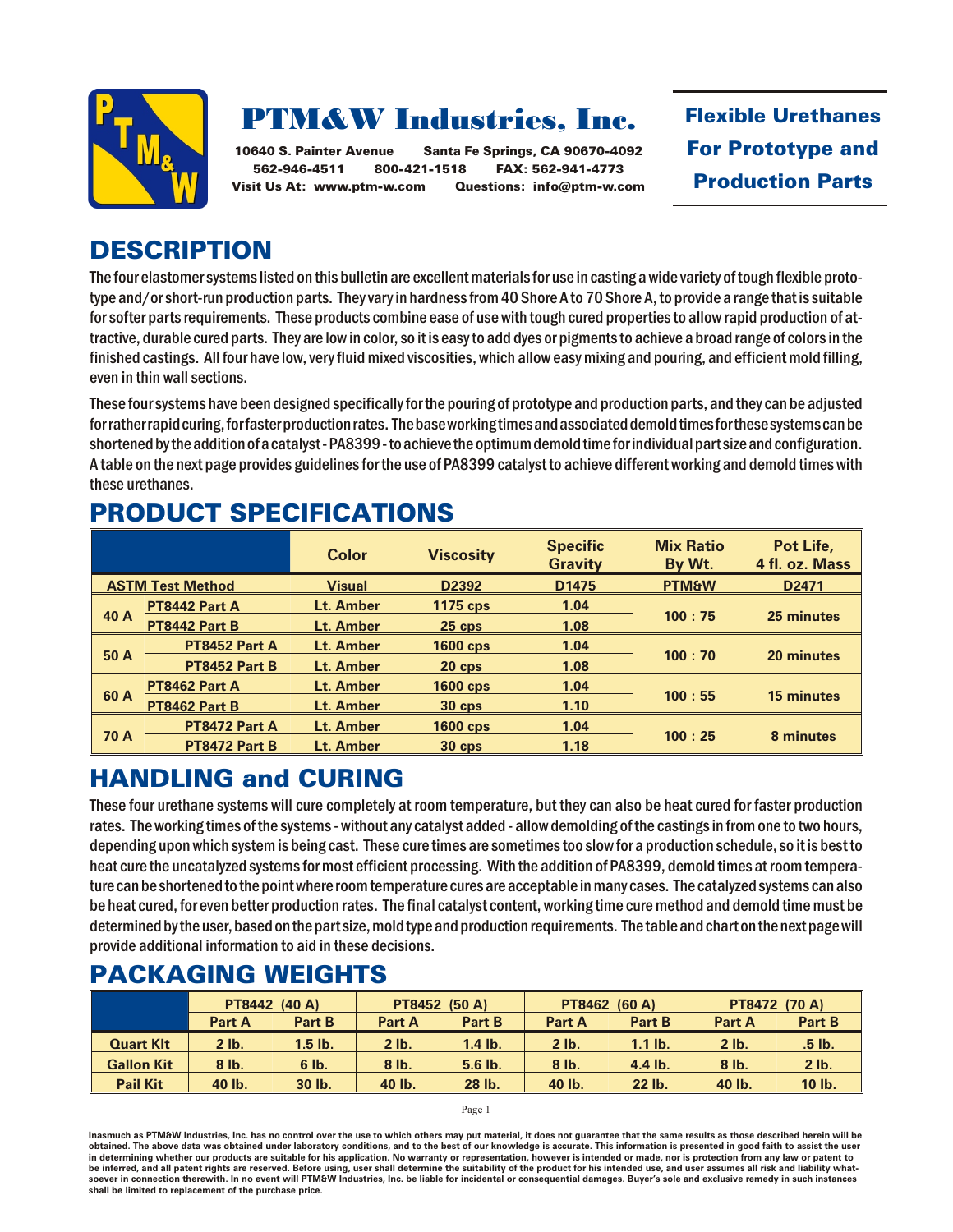# Flexible Urethanes for Parts, Page 2 of 3

# WORK LIFE and CURE TIME REDUCTION with THE USE OF **PA8399 CATALYST**

PA8399 is a low viscosity, liquid catalyst that can be used to accelerate the cure of the urethane systems listed in this bulletin. It is designed to be added in small quantities to achieve a faster demold time to meet required production rates. PA8399 is either added to the correctly proportioned resin and hardener at the time of mixing, or, it can be added to the resin ahead of time to make a master batch of a certain curing speed if desired. PA8399 should not be added to the hardener alone, as it will react with this component and yield undesirable results. The table and chart below outline the effects of different levels of PA8399 catalyst on the four urethane systems.

| <b>Effects of PA8399 Catalyst on The Working Time of Urethane Systems:</b> |                                     |                |                |              |                         |                       |                           |                   |
|----------------------------------------------------------------------------|-------------------------------------|----------------|----------------|--------------|-------------------------|-----------------------|---------------------------|-------------------|
| <b>Resin/Hardener</b>                                                      | Parts PA8399 to 100 Parts Resin (1) |                |                |              |                         |                       |                           |                   |
| <b>Ratio by Weight</b>                                                     | $\mathbf{0}$                        | 0.5            |                | $\mathbf{2}$ |                         | 4                     | 5                         | 6                 |
| <b>PT8442 A/B</b><br>100:75                                                | 25 min.                             | <b>19 min.</b> | <b>13 min.</b> | $9$ min.     | $7.5$ min.              | 6 min.                | <b>5 min.</b>             | 4.5 min.          |
| <b>PT8452 A/B</b><br>100:70                                                | <b>20 min.</b>                      | <b>14 min.</b> | $8$ min.       | $6.5$ min.   | $5.5$ min.              | 4.5 min.              | $3.5$ min. <sup>(2)</sup> | XX <sup>(2)</sup> |
| <b>PT8462 A/B</b><br>100:55                                                | <b>15 min.</b>                      | $9$ min.       | $7.5$ min.     | $5$ min.     | $4$ min.                | 3 min. $(2)$          | 2.2 min. $(2)$            | $XX^{(2)}$        |
| <b>PT8472 A/B</b><br>100:25                                                | $8$ min.                            | 4 min.         | $3$ min.       | 2 min. $(2)$ | 1.5 min. <sup>(2)</sup> | 1 min. <sup>(2)</sup> | $XX^{(2)}$                | XX <sup>(2)</sup> |

(1) The amount of PA8399 catalyst listed is the parts of catalyst per hundred parts resin to use in the mixture. For example, to get a five minute work life with the PT8442 A/B (Shore A-40 System) the mix would be: 100 Parts Resin to 75 Parts Hardener to 5 Parts Catalyst.

(2) A full range of catalyst additions and resulting working times is listed, however, it is usually impractical to work with a system faster than five minutes. Therefore, the portion of the table with times faster than five minutes is shaded as a recommendation to avoid these mixtures. With a material that is gelling too fast, the resultant inadequate mold filling, improper cures, and greatly increased shrinkage, will usually yield unacceptable parts.



## **SPECIAL INFORMATION**

It is possible to produce castings with cured hardnesses of Shore A-55 and Shore A-65 with the resins and hardeners on this bulletin. The table below gives details regarding the hardener blends to use with PT8452 A Resin to achieve these intermediate hardnesses. The cured properties for these two systems will be similar to results obtained with the individual hardeners.

| <b>Hardness Required</b> | <b>Hardener Blend Details</b>  | Mix Ratio of Hardener Blend with PT8452 A Resin |  |  |
|--------------------------|--------------------------------|-------------------------------------------------|--|--|
| Shore $A - 55$           | 50% PT8452 B + 50% PT8462 B    | 100 Parts Resin to 60 Parts Hardener Blend      |  |  |
| Shore $A - 65$           | $50\%$ PT8452 B + 50% PT8472 B | 100 Parts Resin to 34 Parts Hardener Blend      |  |  |